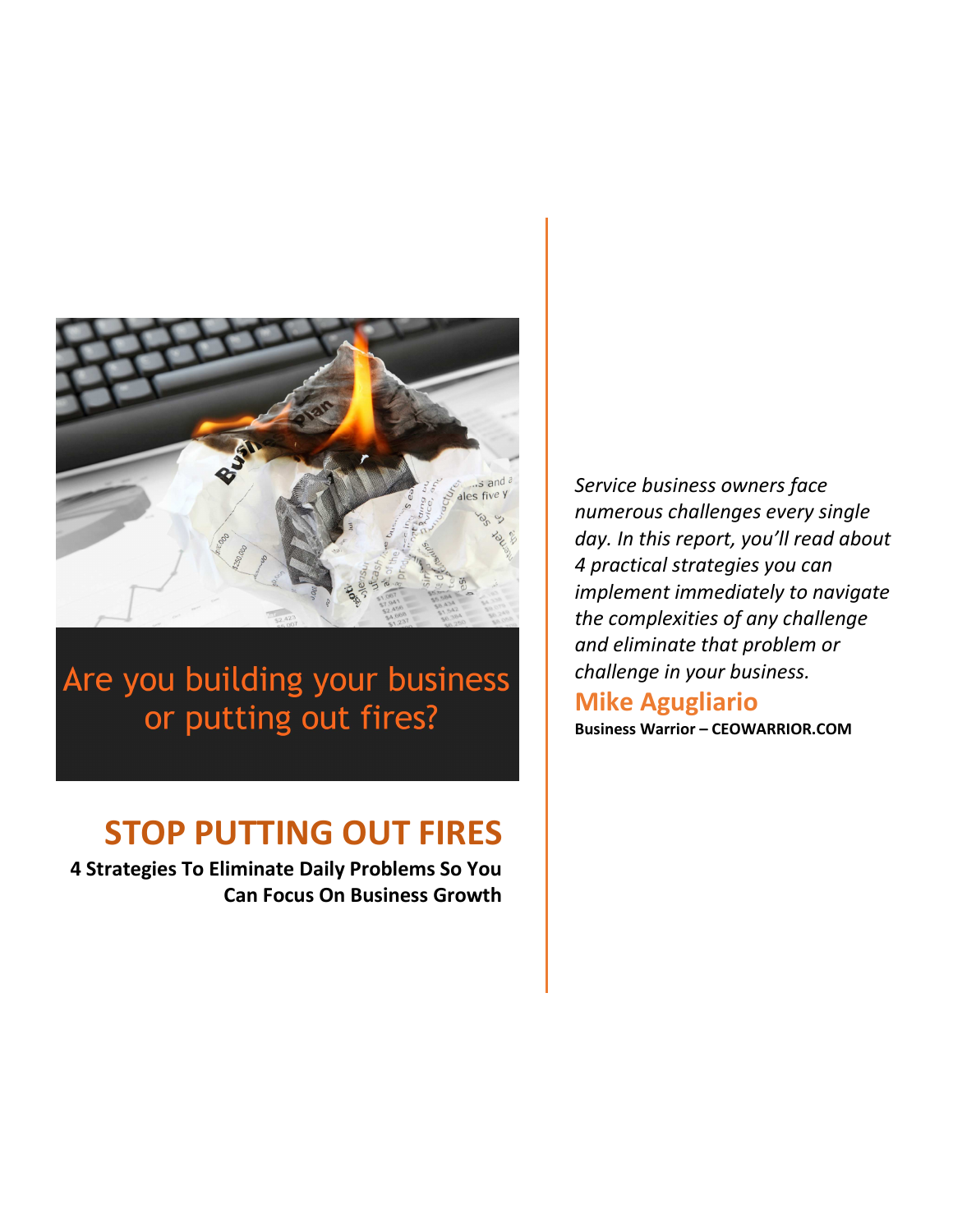## **About The Author**

## **Mike Agugliaro Business Warrior**

For more than two decades, as the co-owner of New Jersey's largest and respected home services company, Gold Medal Service, Mike has played a key role in building Gold Medal's success. In the last 10 years, Mike's businessgrowing acumen has taken the company from a business making less than \$1 million a year -- to making more than \$24 million a year. Through his varied experiences -- including founder of CEO Warrior, author of "The Secrets of Business Mastery", speaker and publisher of Home ServiceMax magazine -- he's been successful mentoring and creating profitable business models and actionable processes for other businesses, both small and large. His goal is to dig deep and find a company's sweet spot – through his management, operations, sales, marketing, goal-setting, communication, and personal coaching skills.



**BOOK: The Secrets Of Business Mastery:** Build Wealth, Freedom and Market Domination For Your Service Business in 12 Months or Less. A chapter-by-chapter collection of best business practices, tools and strategies for service business owners. Available on Amazon

**BOOK: Secrets of Leadership Mastery:** 22 Powerful Keys To Unlock Your Team's Potential and Get Better Results: 22 powerful keys to help you create a culture where you build and lead a hardworking team of superstars, inspire them to give their very best, and generate measurable results. Available on Amazon

**BOOK: Secrets of Communication Mastery:** 18 Laser Focused Tactics To Communicate More Effectively. We all communicate. We can all learn to communicate more effectively. When you do, you'll see instant results in every personal and professional relationship. Available On Amazon

**MAGAZINE: Home ServiceMax Magazine:** Written by and for peers in the residential home service industry, this magazine provides insight into marketing, finance, customer service, and human resources. For more information, and to subscribe, visit http://homeservicemaxmag.com

**PODCAST: Host of Secrets of Business Mastery Podcast Show:** Mike's weekly podcast show as he explains the strategies, systems, and secrets he deployed to turned his two-man service company into a \$23 million (and growing) empire. Plus Mike interviews 'A List' guest experts on various topics like Leadership, Business Start Up, Growing Your Business, Stop Over Paying Your Taxes and much more.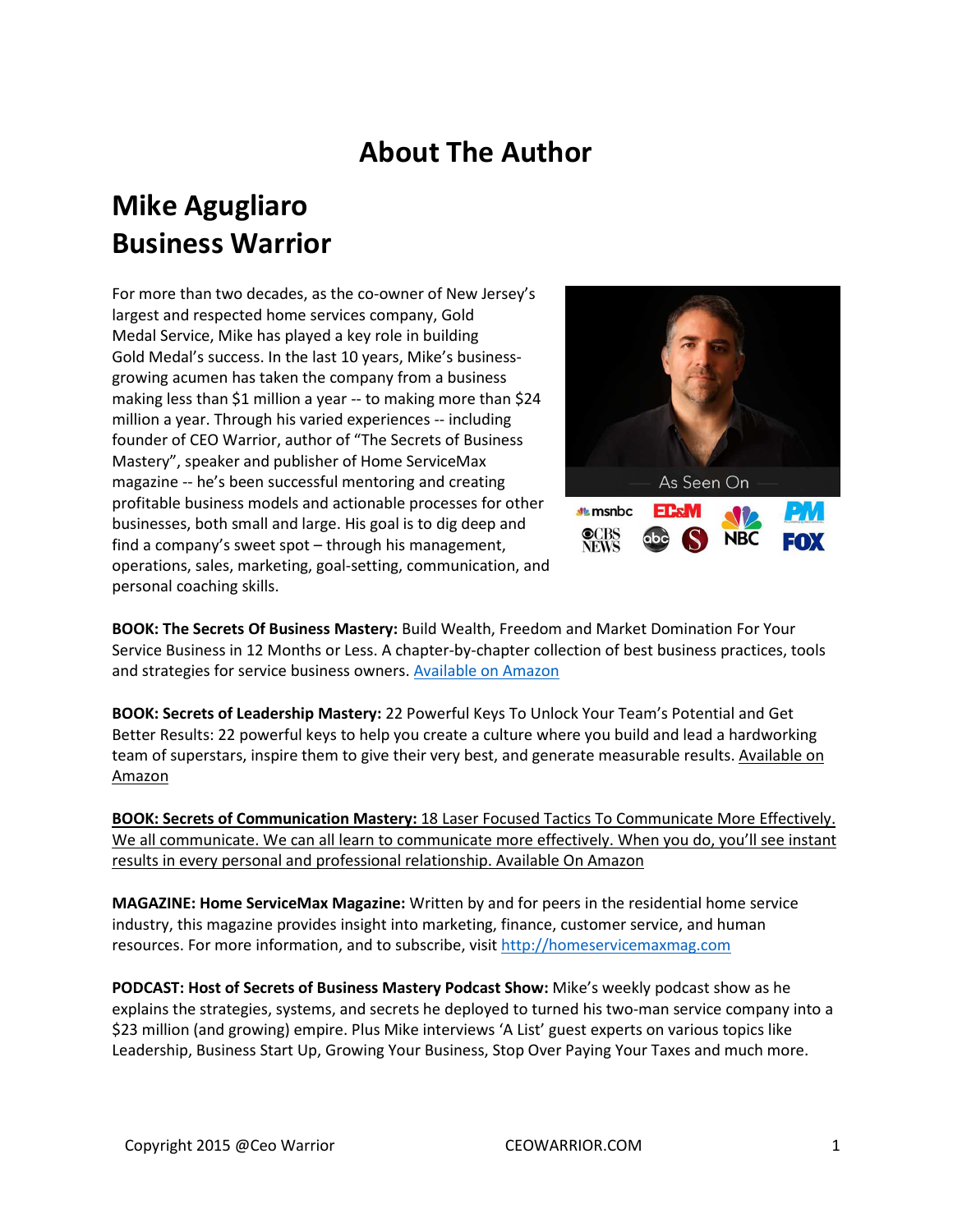#### **OVERVIEW**

*Service business owners face numerous challenges every single day. In this report, you'll read about 4 practical strategies you can implement immediately to navigate the complexities of any challenge and eliminate that problem or challenge in your business.* 

#### **PICTURE THIS…**

You're busy reviewing the marketing material for your next big promotion. It's something that you were hoping to do earlier in the week but your schedule got away from you. Your office door is closed and you're focused. Suddenly, a knock at the door interrupts you. You answer it and it's the receptionist letting you know that one of your employees is going to be late. This is the second time this month that the employee has been late, and the fifth time in the past few months. Very frustrating! You thank the receptionist and then drop what you're doing to go deal with it  $-$  to make sure that any employee that customer was going to serve first is served by someone else. You can't help but think that you need to do something to reprimand the employee but that's something to think about later. There's a gnawing "pit" growing in your stomach because you're reminded that problems like this occur daily – sometimes hourly! – and you never get the priority work done that needs to get done. It's problems like this that are holding you back, and holding your business back; and they're so frequent that you sometimes spend all day putting out fires and dealing with a constant barrage of frustration.

#### **INTRODUCTION**

There were probably many reasons why you decided to own a service business. Perhaps it was a family business; maybe you saw this as a long-term plan to build a big business that you could pass on to your own children; maybe you thought it would be fun or a great way to become wealthy; maybe it was the next logical step to branch out on your own after working for someone else.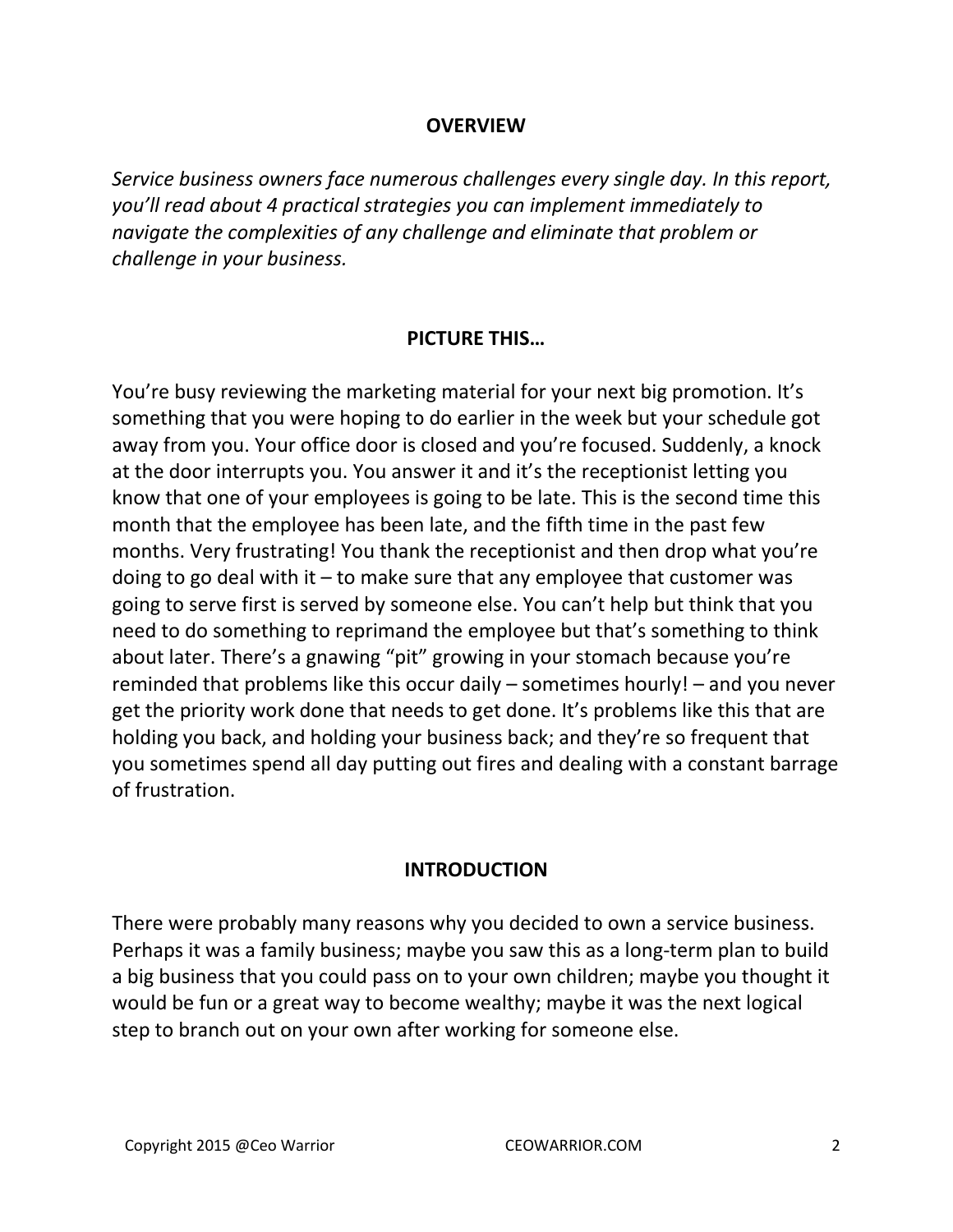There are many reasons why someone decides to own a service business, but no one chooses to do so because of the problems. In fact, if you ask service business owners whether they'd actually own a service business if they had to do it all over again, you might be surprised at the number of them who would answer "no."

It's not that they don't love the trade-line or serving customers; rather, many service business owners simply get worn out with dealing with the onslaught of daily problems.

Problems arise daily… almost hourly! Every knock in your office door and every time the phone rings, it's a potential problem. Some are big and some are small (although truth be told: after a while, even the small ones seem big). After a never-ending barrage of problems, the service business owner is often forced to ask: "what now?" when there's another knock on the door.

You may find yourself totally exhausted by the daily onslaught of challenges. You may find yourself calling in sick to your own business (even as you get frustrated by your employees who do the same!) You may be questioning whether it's worth continuing to own your service business.

If I've described any of the challenges and frustrations you feel then you'll love these powerful problem-destroying strategies, which can be implemented right away. You'll use them to eliminate problems once and for all. In fact, by the end of this report, **you may never experience another problem in your business again!** 

## **4 STRATEGIES TO ELIMINATE PROBLEMS**

In this section, you'll read about the 4 strategies, and you'll also get some actionable tips that you can use to implement these strategies right away.

#### **Change How You Define Yourself**

When I started in my service business, I was an electrician. If you asked me to explain what I did, I'd tell you that I fixed people's electrical problems. Later,

Copyright 2015 @Ceo Warrior **CEOWARRIOR.COM** 3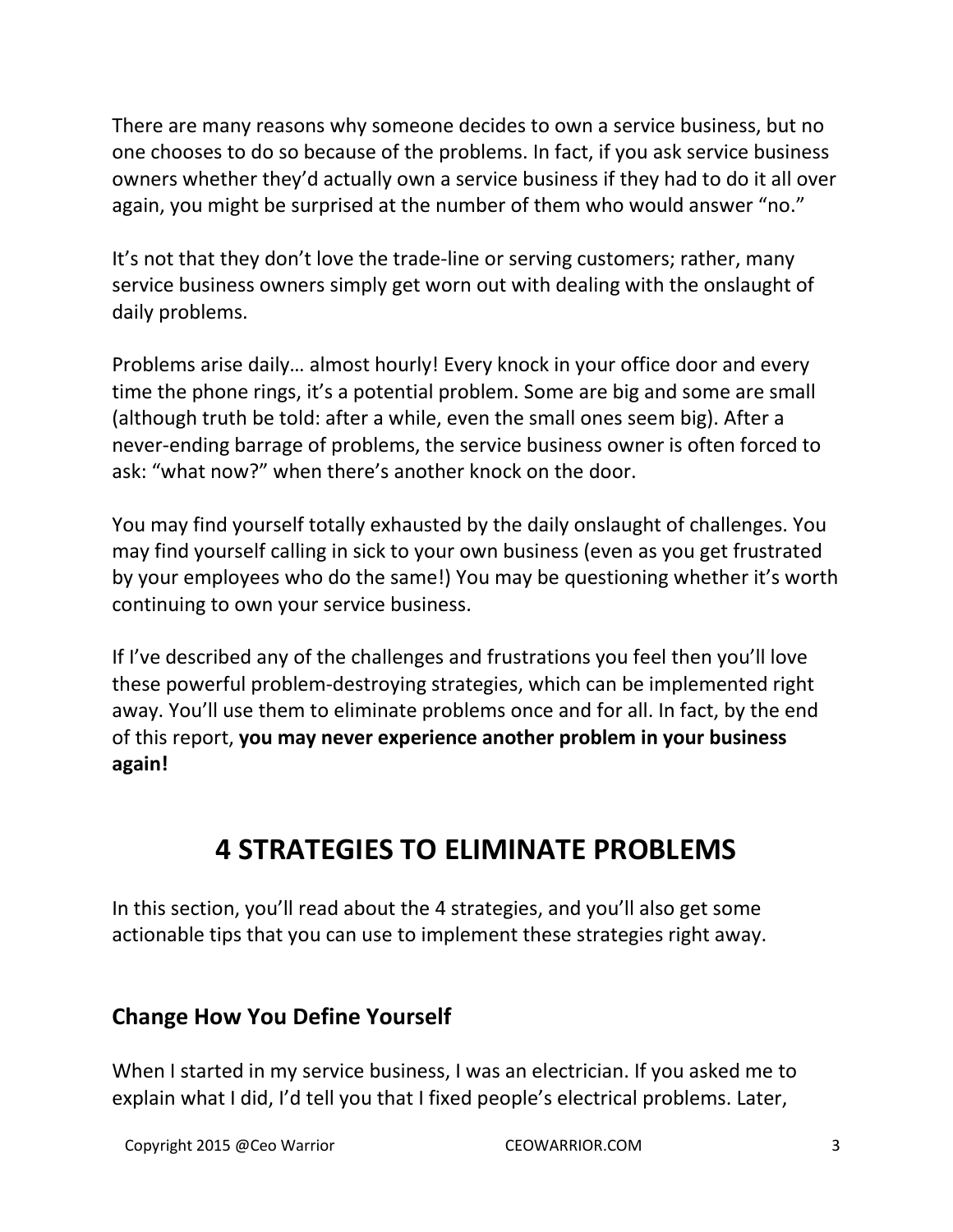when I added some employees, I became a manger, trying to manage other people.

You might define yourself in similar ways. But that's a broken way to think of yourself: Those definitions are weak and reactive. You're defining yourself based on other people and their problems!

It goes beyond how you define yourself in terms of work. It's also how you define yourself as a spouse, as a parent, as a child, as a friend, as a human being.

Was it difficult for you growing up? If you let it, that experience shapes how you define yourself today. Is your marriage or relationship with your kids strained? If you let it, your past experience shapes how you define marriage and your relationship with your kids. I could go on and on but you get the point: There are all kinds of ways we can define ourselves and we often let our past experiences (especially difficult or challenging experiences) shape how we define ourselves.

I realized I was defining myself by the negative things in my life and by the problems I faced. Everything changed the moment I stopped defining myself reactively by other people's problems and started defining myself as a **Warrior**. I went from reactive to proactive. I went from dealing with problems to leading, building, growing, and dominating.

It's time for you to shake off those old definitions about yourself that are holding you back. It's time for



you to adopt a new, proactive Warrior attitude about how to live your life.

Warriors are brave, fearless action-takers who live with power and who tap into a reserve of energy that most people don't even know exists. Redefine yourself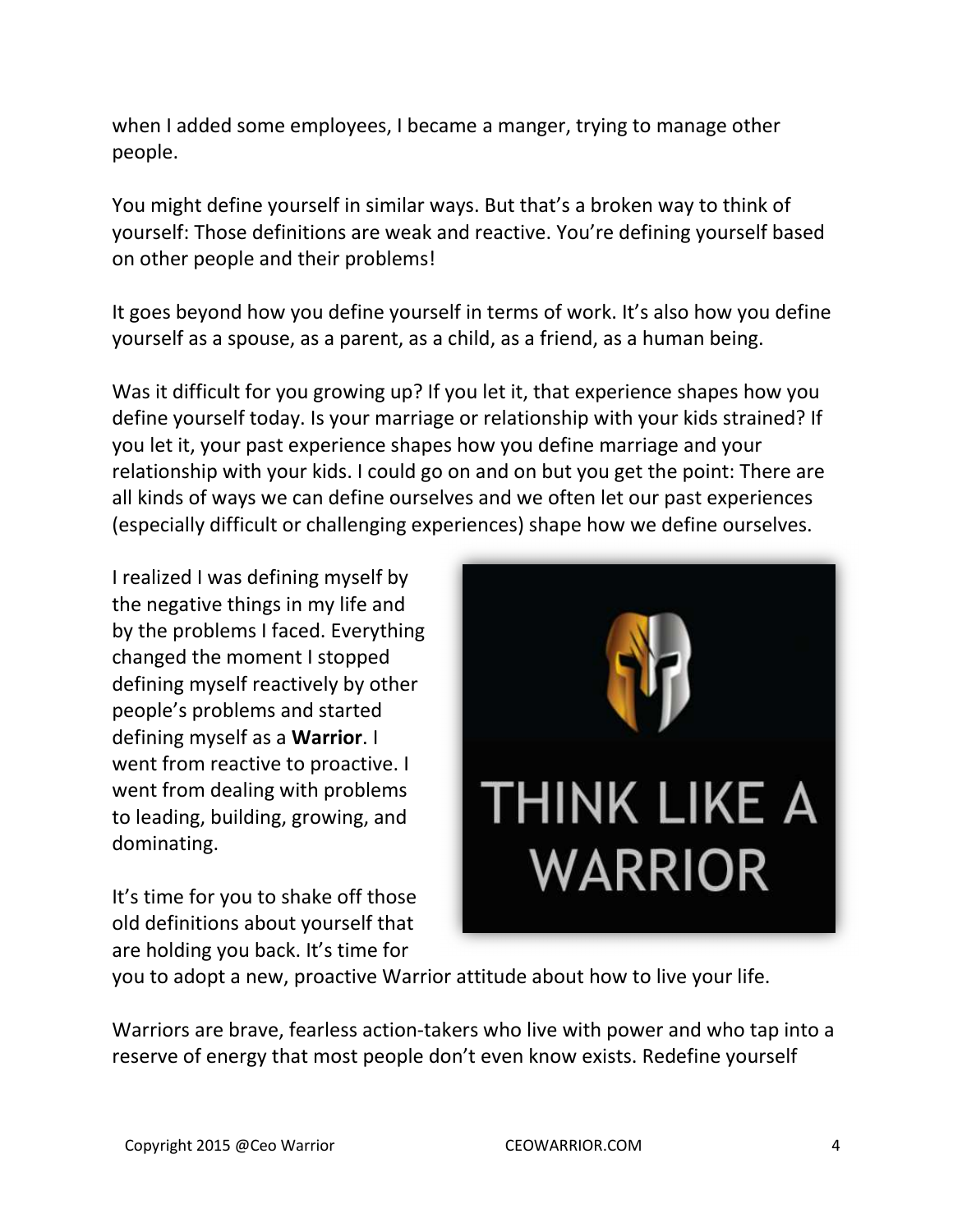from reactively dealing with other people's problems and from your past negative experiences… and take charge of your life.

Take action now: List all the ways you define yourself now (owner, spouse, parent, child, etc.) and then rework those into positive definitions with power.

### **Change How You Define The Problem**

Problems arise through the day. For many service business owners, they end up feeing bombarded by these problems, and that leads to feeling a constant sense of dread about what might happen next. They end up stressed, worried, frustrated, and even angry that there are so many issues that require their immediate attention. These problems appear even worse when customers are impacted or when income is impacted.

But what if you stopped seeing problems… *as problems*? What if you started seeing them as opportunities?



Problems are only "problems" because that's what we label them as. We call them problems so, as a result, we end up with all the associated mental and physical symptoms that come with problems – like feelings of frustrations and stress and a growing pit gnawing in our stomachs.

But if you saw these problems differently, as opportunities to grow your business, it changes everything. By thinking of problems as opportunities, you're simply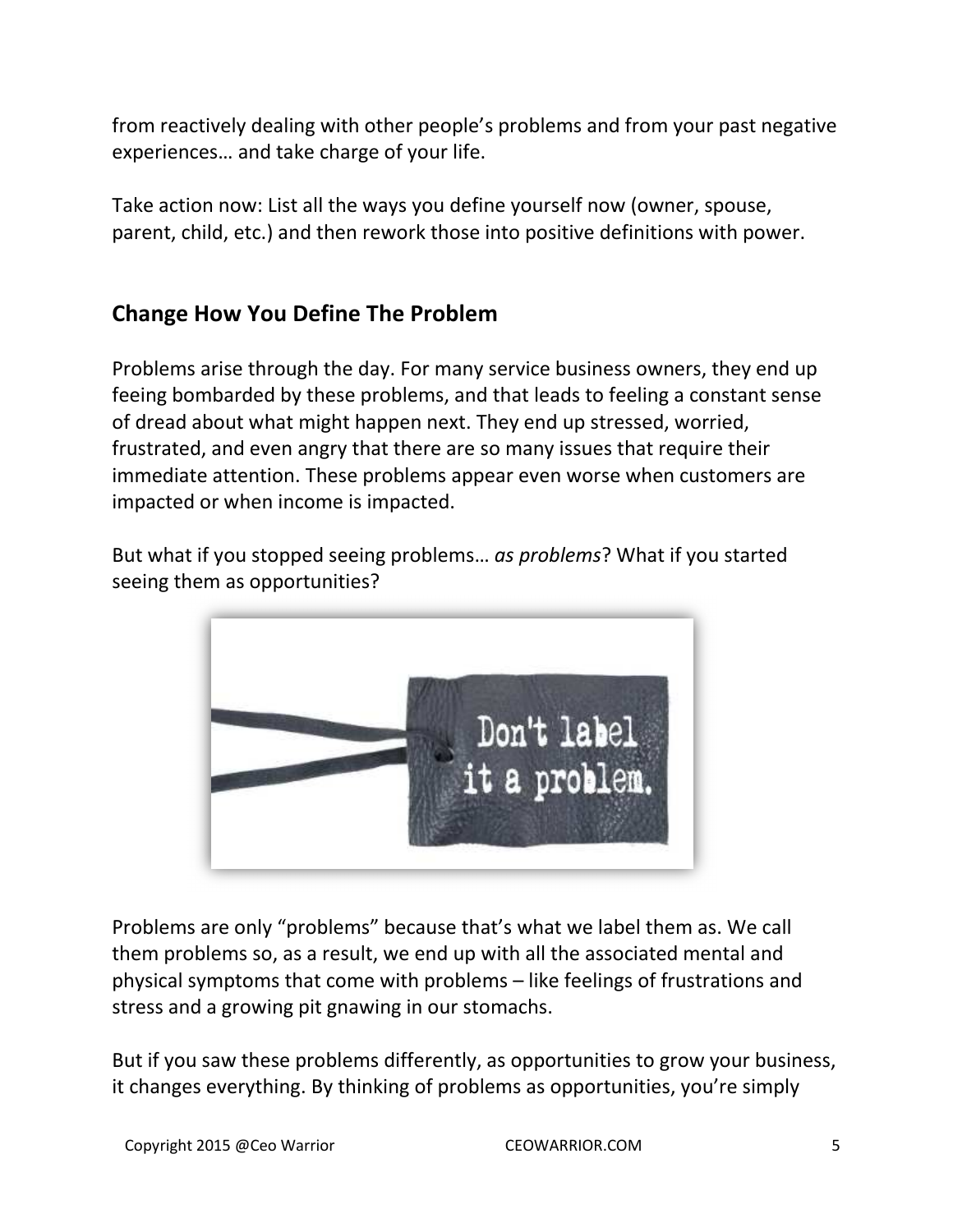reframing them and telling your brain to think differently about them: they're no longer things that hold you back but they're the clearest indicator of how to grow.

When you think of problems as opportunities, you force yourself to think about the situation from a new perspective and to ask yourself "how can I learn, grow, and improve myself and my business because of this?" The solutions you generate may not necessarily be easy or pleasant in the short term but you're now thinking about how this short-term pain can turn into long-term gain.

(To find out exactly how to turn short-term pain into long-term gain, keep reading this report because that's revealed in the next two steps).

- Now, when a chronically late employee calls you and throws your entire day into disruption, that's no longer a problem… it's the clearest path to growth for your business because now you know exactly what needs to change so this doesn't happen again.
- And when a customer calls you to complain about something, that's no longer a problem... it's the clearest path to growth for your business because now you know exactly what needs to change so this doesn't happen again.

Take action now: Write down the words "problems are opportunities" at the top of your schedule every day. (Rewriting it daily helps to reinforce the truth). Then, when a problem arises, ask yourself, "what's the good in this situation?" And, "how can I turn this short-term negative situation into a long-term benefit for my business?"

### **Analyze The Situation**

So far in this report I've talked about redefining things – redefining yourself as a Warrior, and redefining problems as opportunities. Those are fundamental and need to be done first. But once you do them, this third step becomes far easier.

Now it's time to analyze the situation. Often, when a problem comes to you, you feel forced to react immediately. But an *immediate reaction* isn't always the best option. (Of course if there's a life-threatening situation then you need to react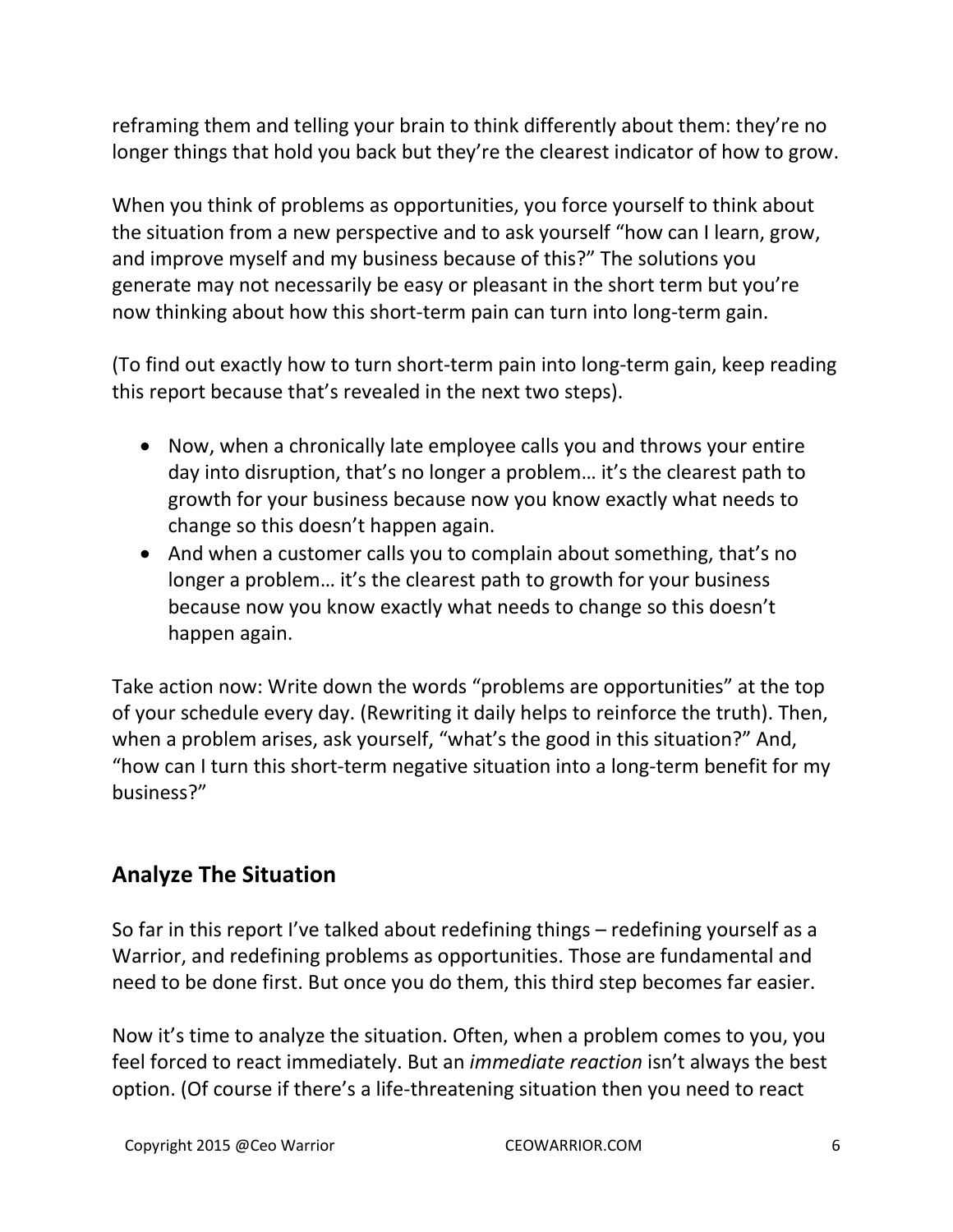immediately to mitigate injury, but in general an immediate reaction to most problems is not always the best option).

It helps that you are now defining the problem as an opportunity. When we face a problem, we get a pit in our stomachs and we often think we need to deal with it right away. But when we face an opportunity, we get excited about it and we often spend time thinking about how to benefit. That's the thinking you should be adopting now!

Here's how to think about the opportunity now:

Start by thinking about who is impacted. Most opportunities (formerly problems!) are primarily people-centered. That is, people are involved as the cause and/or as a result of the situation. Analyze the opportunity by listing all the people involved in the situation.

Then, think about what each person wants. Beside each name you listed, ask yourself, what is this person's ideal outcome for this situation to be concluded to their satisfaction? (Don't worry if some of those appear to be competing desires; just list them).



Next, think about the possible outcomes you've listed and figure out which outcomes or combinations of outcomes are the best for your customers and your company, and which ones are worst. As a very simple example, a chronically late employee's ideal outcome is to arrive when they want. But a customer's ideal outcome from this same situation is that they get the service they need, on time. So which one is the best for your customers and your company?

Once you have identified which outcome or outcomes are best for your company and your customers then you can take action appropriately. Your ideal outcomes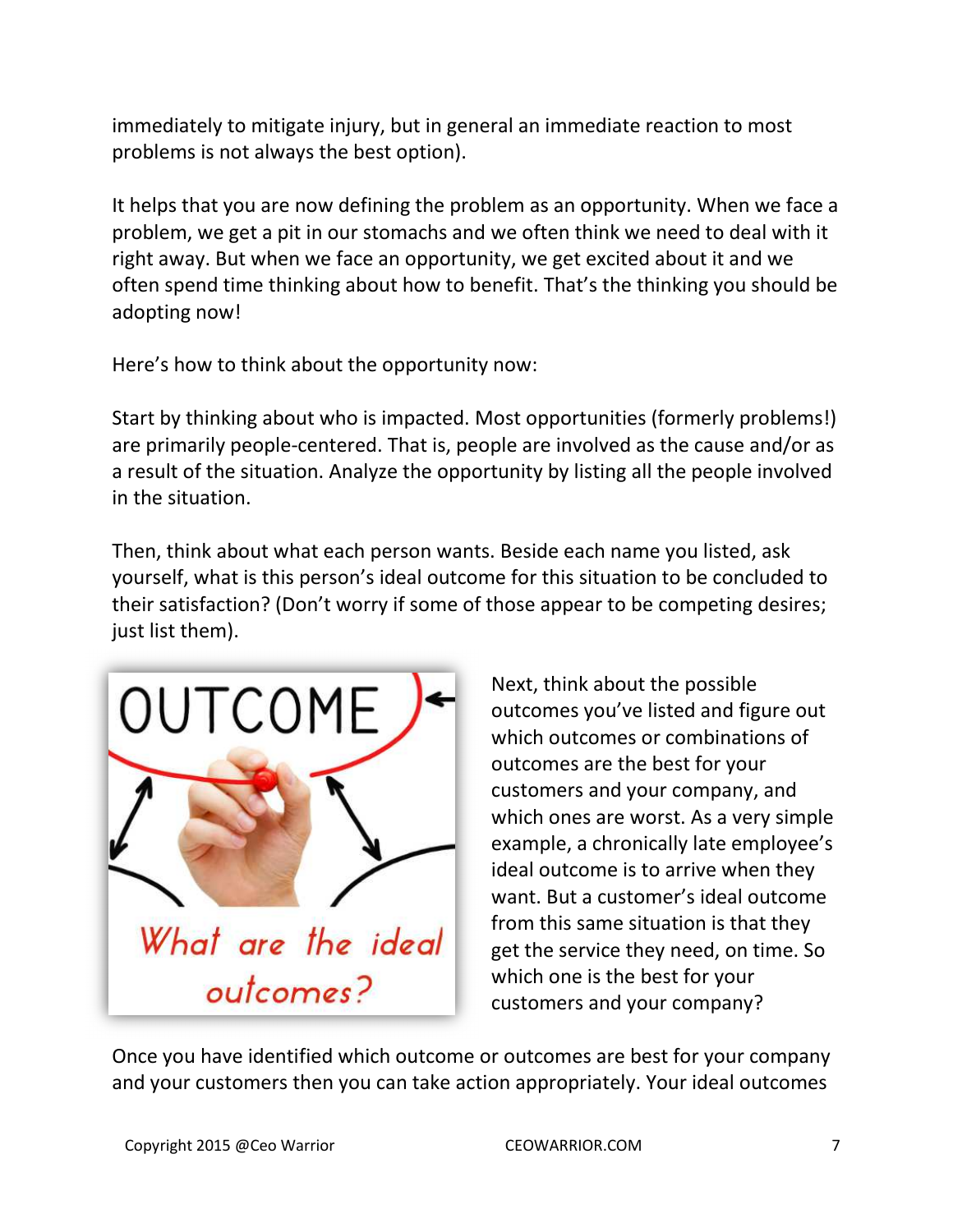may result in more short-term pain but ultimately longer-term gain. (In the example above of a chronically late employee, the ideal outcome of the customer getting the service they need is the best win in this opportunity so you may need to go through some short-term pain of removing your employee from your company and hiring a new employee.)

It's entirely possible that the actions you take from doing this exercise may not be any different than the actions you took when you were immediately reacting to problems. However, there's a benefit to stepping back and looking at the bigger picture because sometimes you'll discover a solution that you hadn't considered before. And, sometimes you'll start to see patterns that will help you with the fourth strategy (below).

Take action now: Think of some problems you're facing and follow this exercise by listing the people involved, the ideal outcome they each desire, and which ideal outcomes are best for your company and for the customer.

### **Build A System To Keep It From Happening Again**

All too often I see service business owners dealing with the same problems over and over and over again. They face an onslaught of problems but many of those problems are the same things again and again.

You should never face a problem more than twice! As you go through the exercise of analyzing each problem, you'll start to notice patterns emerge. As I mention in my book *The Secrets Of Business Mastery*, any problem that happens more than once is an opportunity to build a system.

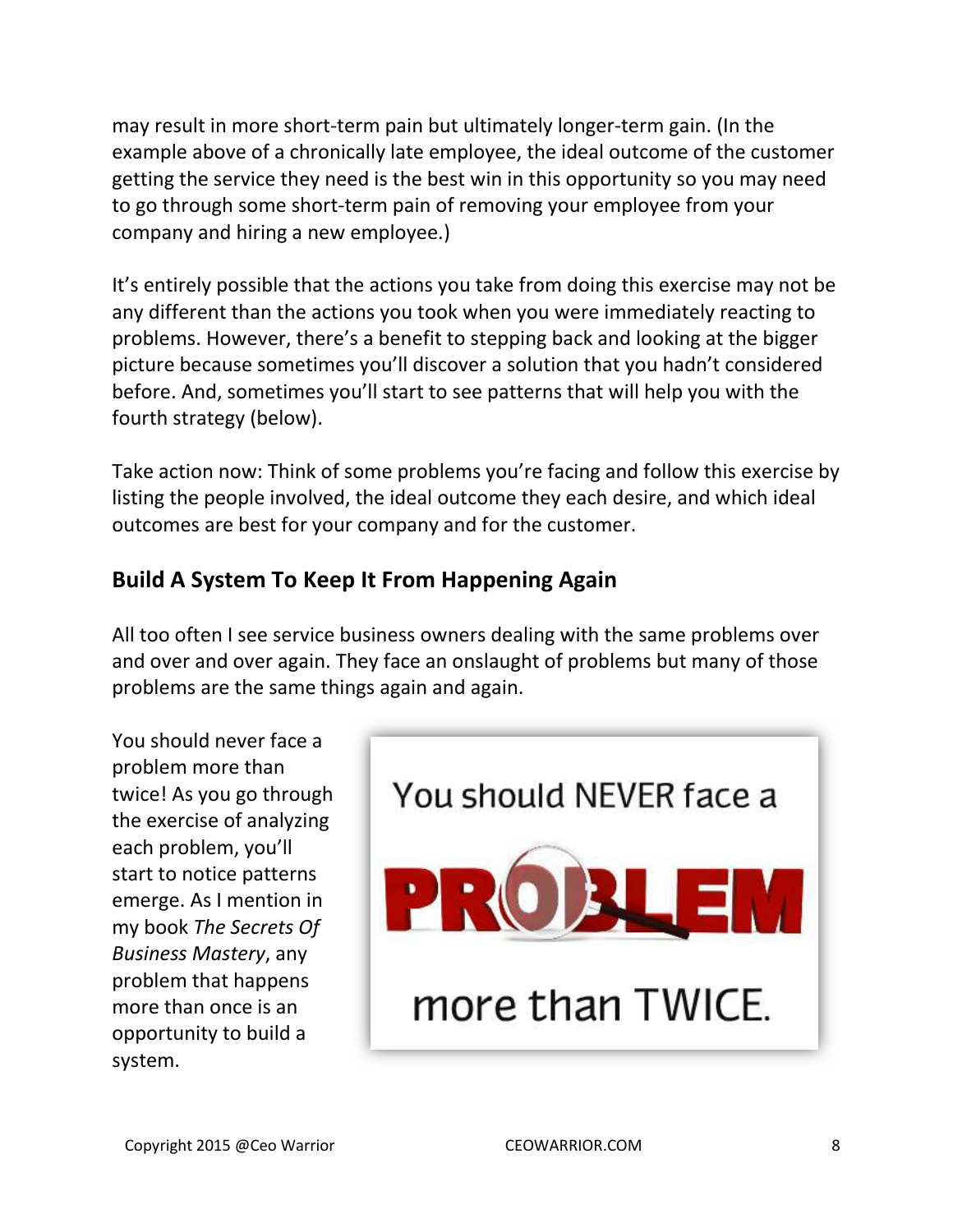Systems are a sequence of steps that run automatically to keep the situation from happening or to create a better outcome when the situation happens again. (And processes are a series of systems that are strung together and often involve different people or departments, although I'll refer to everything as "systems" just to keep it simple.)

As you encounter every opportunity and analyze it, consider what needs to be done, and by whom, to ensure that the right outcomes occur.

To use the example of the late employee: If an employee is late, should someone come and find you to let you know? Depending on the size of the company, that might need to happen but it shouldn't be the first step. The first step should be to find out which customer they were supposed to serve first and then reassign another employee to take care of that customer instead. Then come alert you to the late employee (rather than making you the first point of contact so you are forced to deal with the problem yourself).

I'm using this simple example of a late employee to illustrate how a system works: Previously, your employee's lateness would result in someone talking to you first because there wasn't a system. But because you analyzed the situation and realized that the customer's ideal outcome is that they receive the service promised to them, you are prompted to build a system to deal with it. It's just a simple system: A call is received that an employee is going to be late, the person taking the call then finds out which customer was going to be served first and they have another employee reassigned to that customer, and then they come and tell you about the late employee and give you an assurance that the customer is looked after.

How different would your day be if this was the kind of thing that happened whenever there was a knock on your door? It's solved by building systems. I go into great detail about systems and how to build them in chapter 11 of my book *The Secrets Of Business Mastery*, so I'll just cover some basics here:

Whenever you have a problem that you want to build a system around, start by thinking about your ideal outcomes that you want to occur whenever the situation arises.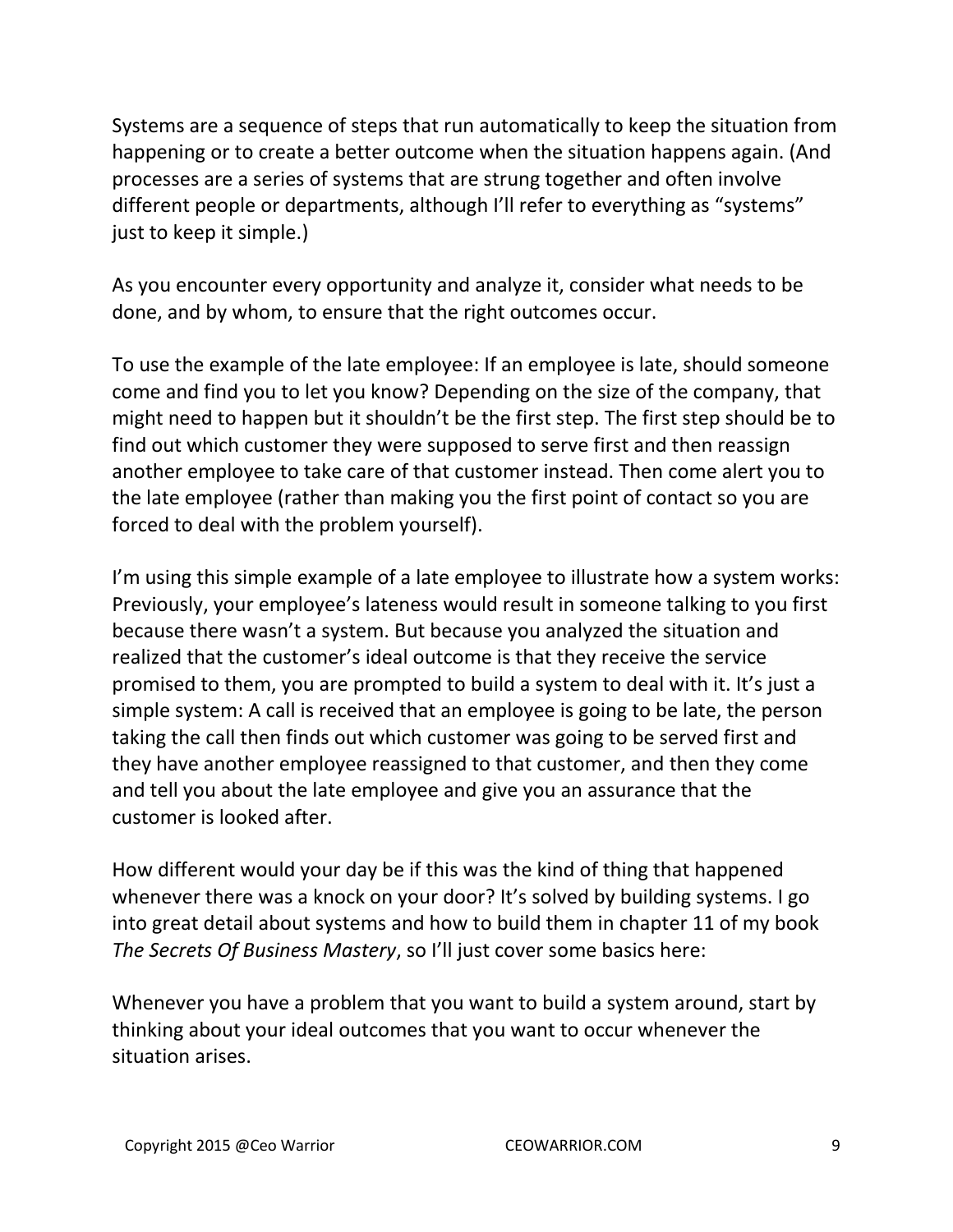Then, think about how your team can achieve these ideal outcomes. Ask yourself what actions need to happen to achieve these ideal outcomes, and who needs to do these actions. Build a step-by-step system that lists actions and who is responsible for completing each action.

Next, build checklists and procedures and provide these to your employees, along with training, so they know how to handle each situation when it arises.

In the example I've been using of a late employee, if your employees call the main company number, then train the receptionist to get the details from the employee (such as when they will arrive) and to pass that info to the person in your company who is in charge of ensuring that all customers are served on time.

Note: Building a system doesn't mean that you should never hear about the situation; it just means that you aren't the one resolving each problem when it arises with a unique solution that you are reactively creating. (And once your systems have been built, check on them from time to time to make sure they're still working. Adjust when necessary.)

The purpose of building each system should be: to ensure that the best ideal outcomes for your company and your customers are achieved without constantly taking your attention and focus to fix each one individually.

You don't need to build systems ONLY when problems arise. You can build systems to proactively deal with them before they arise. In fact, as you read this report you might be thinking of a few recurring problems that could be dealt with by building systems right now.

Take action now: Think about some common problems that you've been facing lately and build a system as I've describe above. Create a system that empowers your team to take action without having to come to you to deal with it.

## **SUMMARY**

In the daily life of your service business, the unexpected will occur and challenges will arise. But these don't have to distract you and steal all of your time and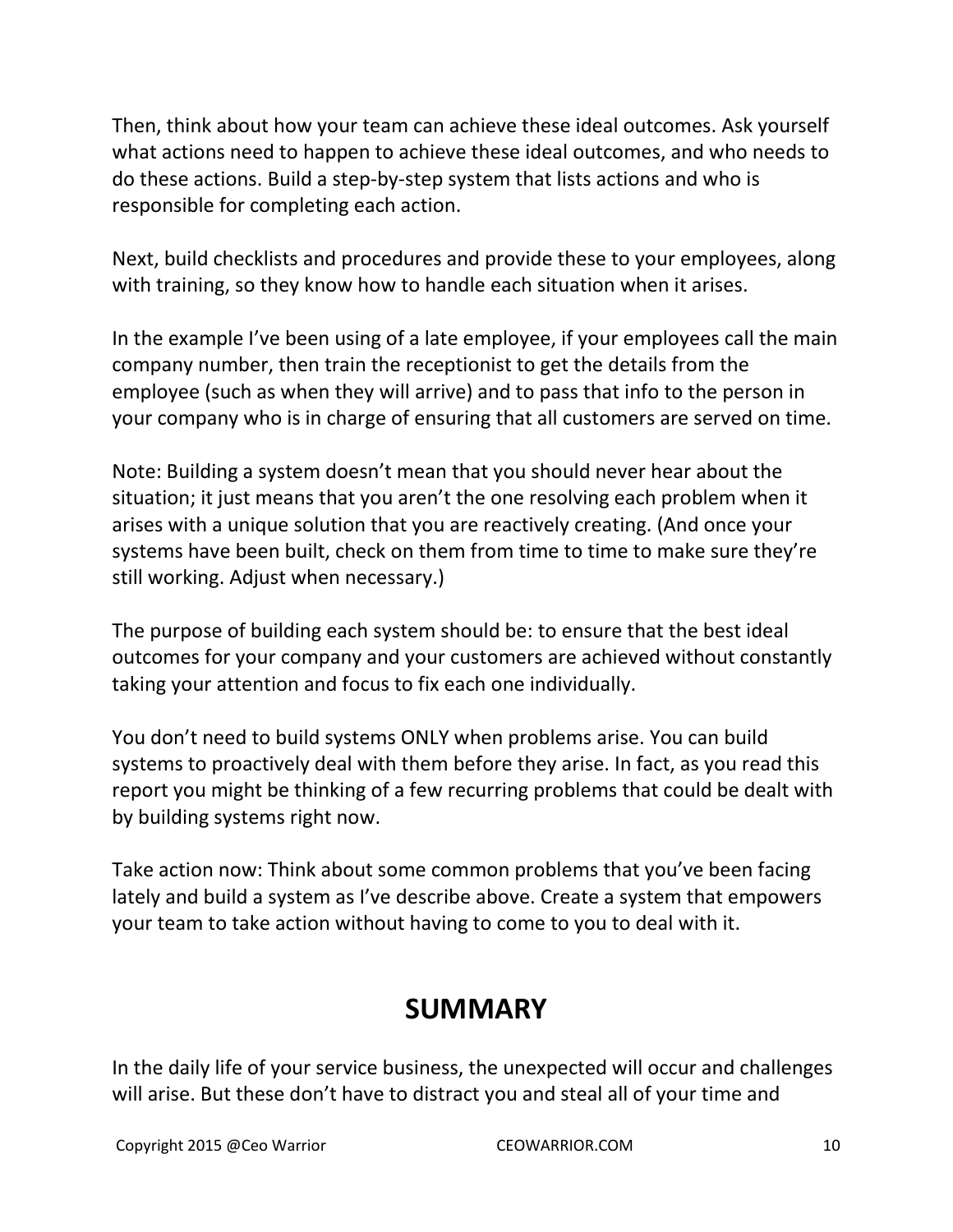energy. You'll approach your business (and your life!) differently if you redefine yourself as a warrior, redefine problems as opportunities, pause for a moment to analyze the opportunity, and then create systems to resolve the opportunity… then you'll discover a renewed passion and excitement for tackling all the exciting opportunities that arise during each day!